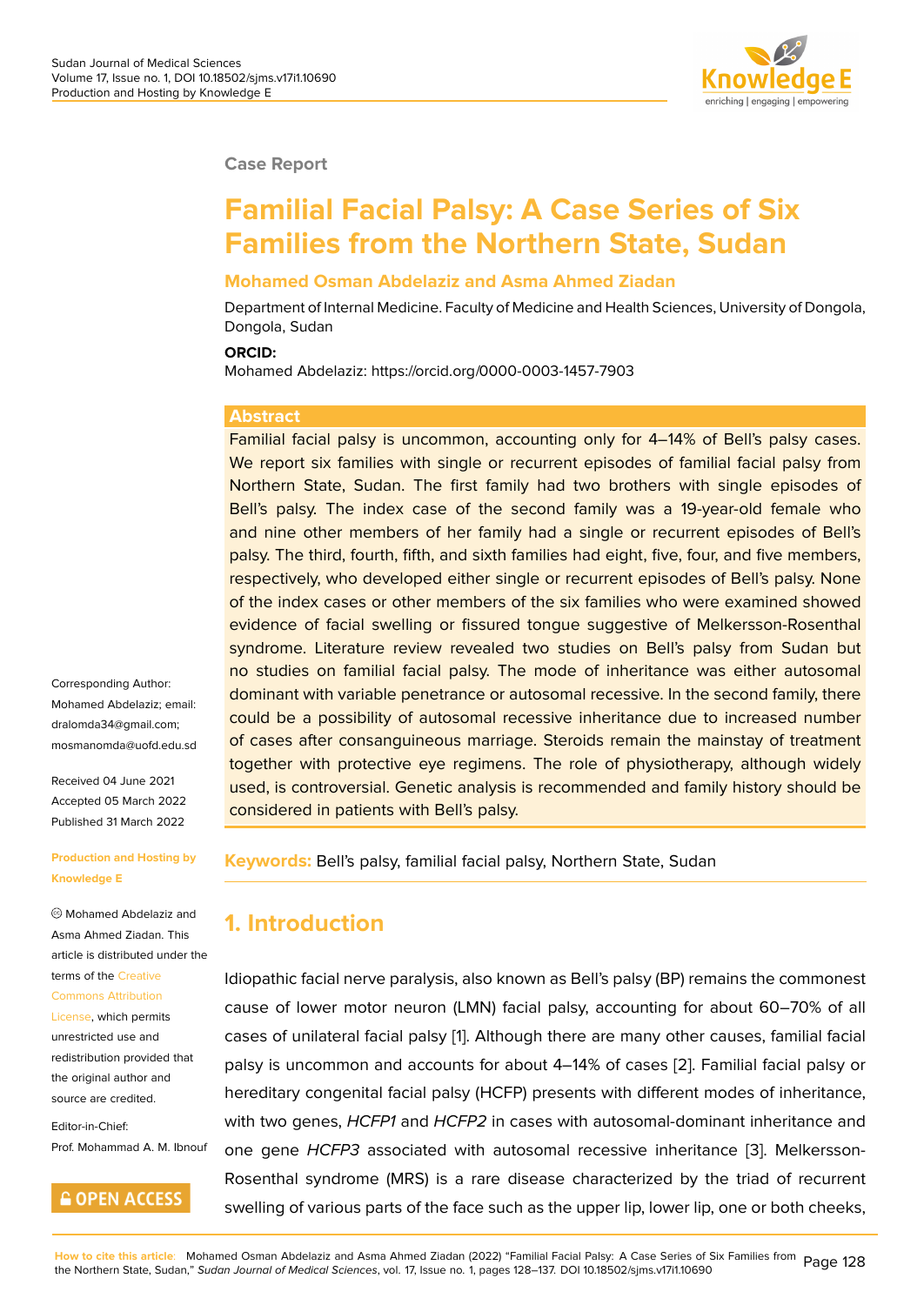

**Figure 1**: Pedigree of the first family from the Northern State, Sudan with familial Bell's palsy affecting two brothers. The arrow points to the index case.

eyelids, or the scalp; recurrent facial palsy; and deep fissures in the tongue. MRS may have a congenital or an acquired etiology [4, 5]. Diagnosis of BP is mainly clinical but investigations, including neurological images and neurophysiological tests, can help identify the underlying cause. Literature review shows two studies on BP in Sudan [6, 7], however, to the best of our knowledge, no study on familial facial palsy has been conducted in Sudan to date. We present six families from Northern State, Sudan with facial palsy and review the family history of similar conditions across different generations of the index cases.

## **2. Case Series**

#### **2.1. First case**

The first family, as seen in Figure 1, included two brothers aged 56 and 48 years from Dongola locality in the Northern State, Sudan who were brought as short cases for the final medical clinical examination at the Faculty of Medicine, University of Dongola in 2016 after receiving informed consent. While the elder brother had right-side LMN facial palsy for about five years before presentation, the younger brother developed left LMN facial palsy for about two years, both had a partial recovery. The two cases showed no evidence of facial swelling or fissured tongues suggestive of MRS, nor did they have herpes zoster or parotid swelling suggestive of an underlying cause of the facial palsy. They had no past history of diabetes, hypertension, or trauma.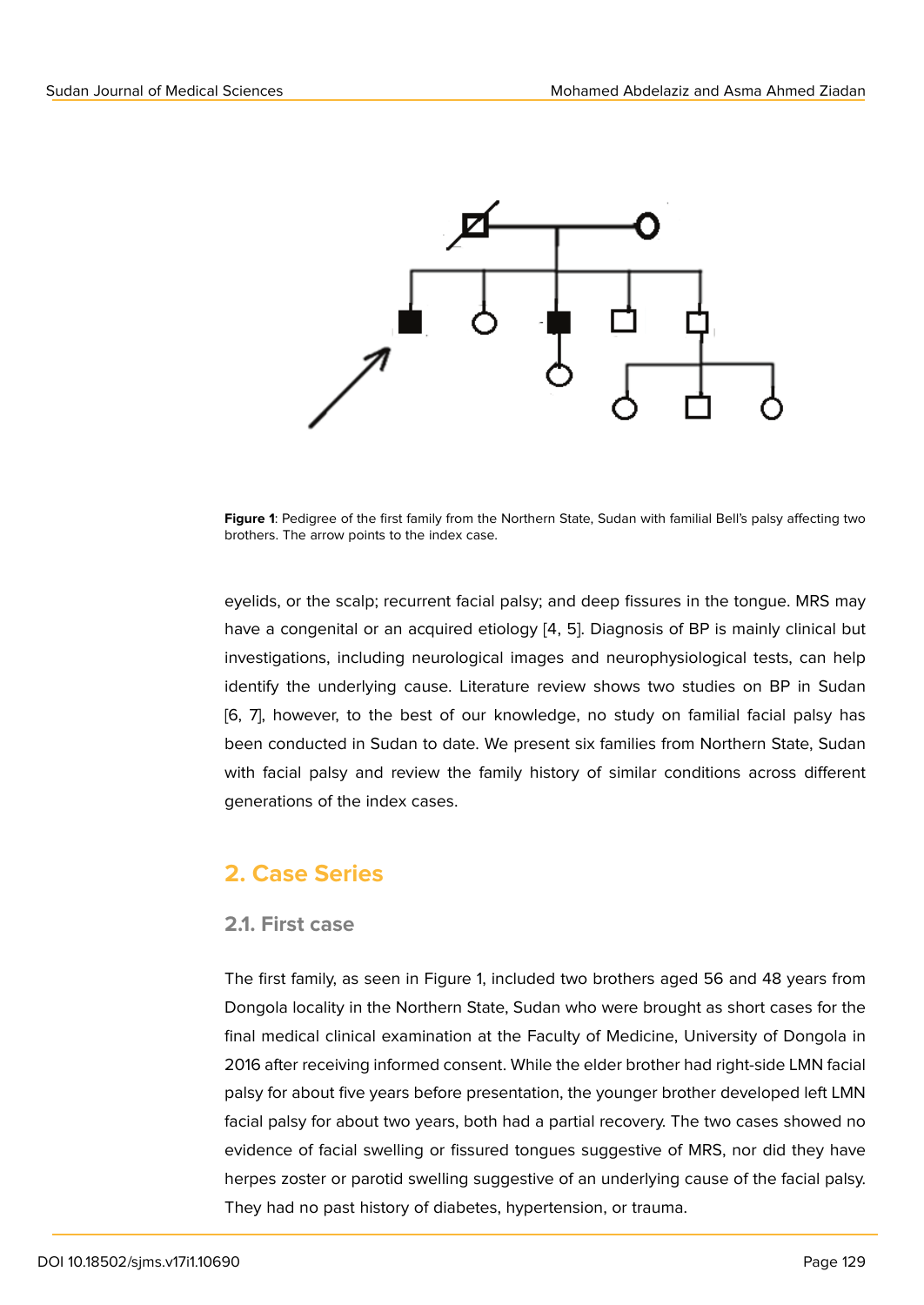

**Figure 2**: Pedigree of the second family from the Northern State, Sudan with familial Bell's palsy with 10 (6 male and 4 female) affected individuals across three generations. The black arrow shows the index case.

#### **2.2. Second case**

The index case of the second family was a 19-year-old female from a rural area of Dongola locality, who presented to the outpatient clinic of Dongola Specialized Hospital on July 8, 2019 with a single-day history of acute onset deviation of the mouth to the left side associated with drooling of saliva. No headache or loss of consciousness or convulsions, or any evidence of affection of other cranial nerves or limbs weakness or numbness were reported. There was no history of trauma. Clinical examination showed severe LMN right facial palsy with no other neurological deficits, no affection of taste, no hyperacusis, and no blistering eruptions over the external auditory meatus. Examination of the skin and other systems was unremarkable and there was no facial swelling or fissured tongue suggestive of MRS. The patient had a past history of two episodes of left facial palsy with complete recovery, the first at the age of 8 and the second at the age of 10 years. Family history revealed that her mother as well as eight other members of her family had developed either single or multiple episodes of facial palsy as illustrated in the family pedigree in Figure 2. Diagnosis of this patient was done on clinical grounds. The patient was started on oral prednisolone 30 mg daily for a total duration of 10 days with tapering after 5 days, together with lubricant eye drops to avoid exposure keratitis. She was also advised to perform regular facial exercise. Follow-up after one week revealed partial recovery.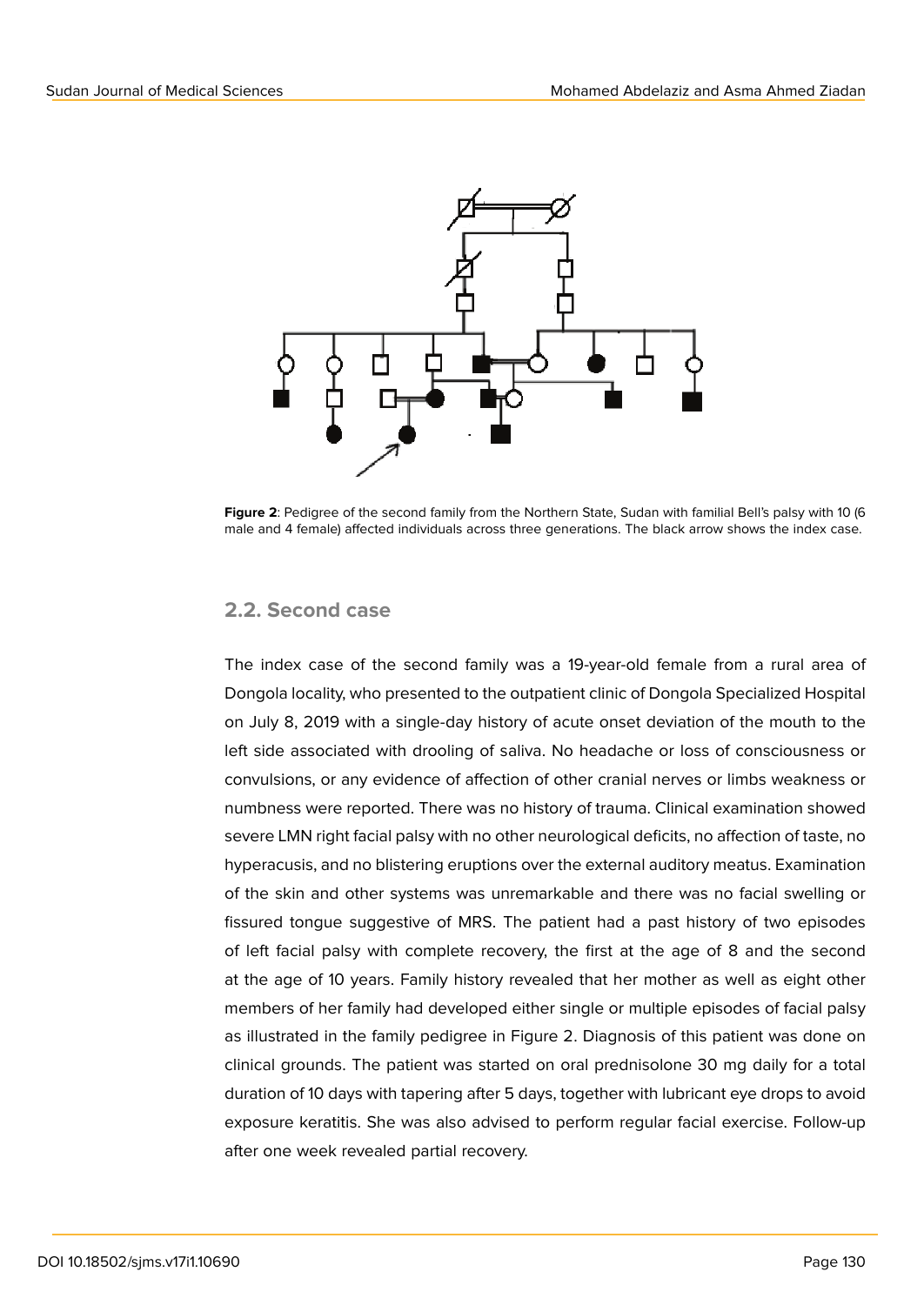

**Figure 3**: Pedigree of the third family from the Northern State, Sudan with familial Bell's palsy with eight (five male and three female) affected individuals across three generations. The black arrow shows the index case. (*Note: The numbers inside the circles and rectangles indicate female and male family members in different generations and their subsequent generations who were unaffected by Bell's palsy.*)

### **2.3. Third case**

A 65-year-old female from Wadi Halfa City, Halfa locality, Northern State, who was known to be hypertensive for 10 years but not diabetic, presented on August 20, 2019 with a three-day history of acute onset severe right-side BP with seven other members of her family having single episodes of BP as shown in Figure 3. Examination of the patient revealed no features suggestive of MRS, Varicella-Zoster infection, or any evidence of underlying cause for the facial palsy. She was given prednisolone 40 mg/day as well as lubricant eye drops, follow-up after one week showed partial recovery.

### **2.4. Fourth case**

The index case of the fourth family was a 40-year-old male patient from Dalgo locality, who had two episodes of BP; right facial palsy before 17 years of age and left facial at the age of 40. Examination of the patient showed no facial swelling or fissured tongue suggestive of MRS, no blistering skin eruption over the external ear or parotid swelling. There was no past history of trauma. Family history revealed that four other members of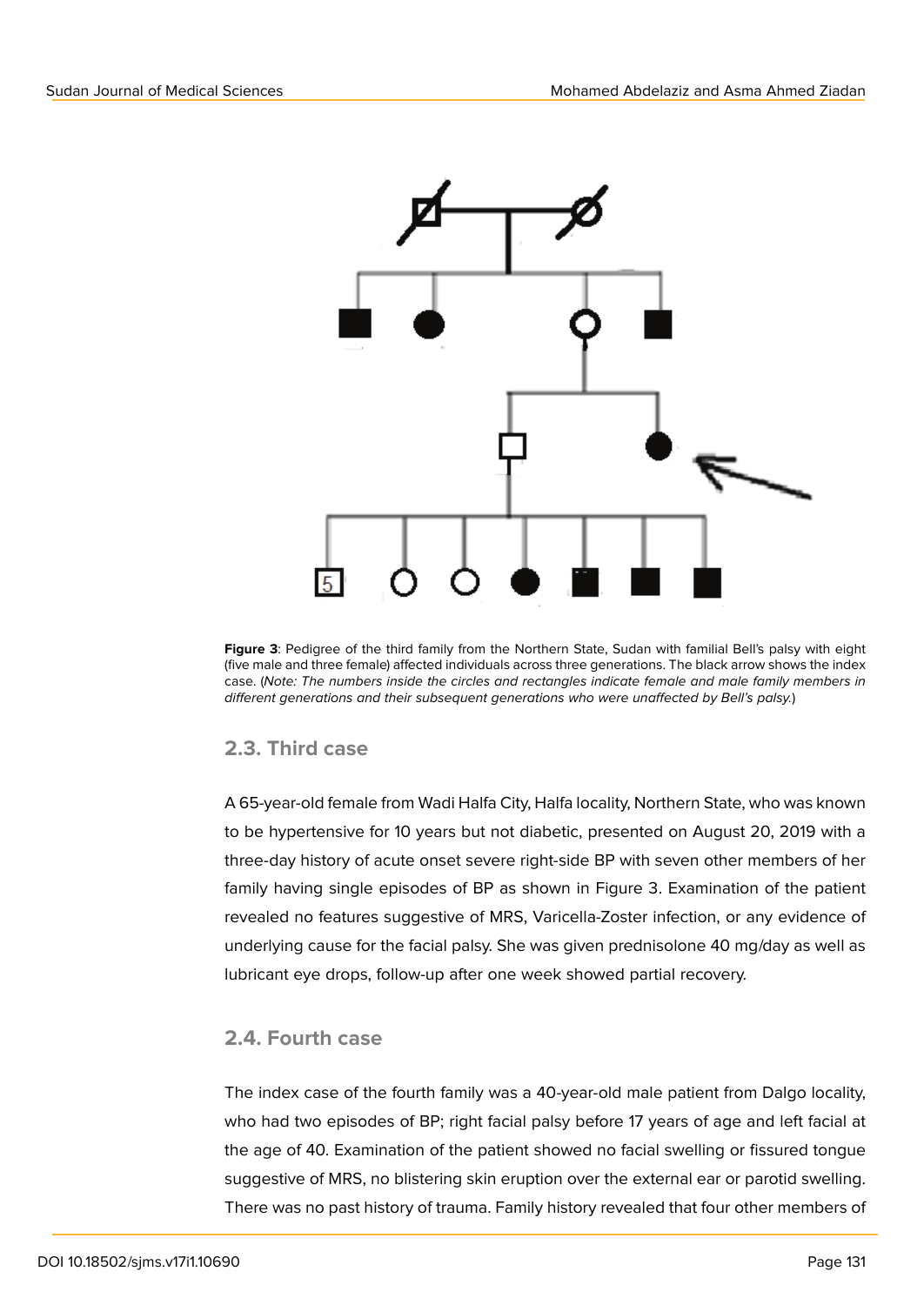

**Figure 4**: Pedigree of the fourth family from the Northern State, Sudan with familial Bell's palsy with five (three male and two female) affected individuals across two generations. The black arrow shows the index case.

his family, including two female children aged three and nine, had Bell's palsy as shown in Figure 4.

#### **2.5. Fifth case**

The index case of the fifthfamily was a 16-year-old female from Abri City, Halfa locality who presented with right-side LMN facial palsy in 2020 with no features suggestive of MRS or any possible underlying cause. She had a past history of two episodes of similar conditions; the first in 2016 on the left side and the second in 2019 on the right side; both episodes with complete recovery. The family pedigree as seen in Figure 5 shows two of her aunts and one of her uncles with single episodes of LMN facial palsy.

#### **2.6. Sixth case**

The index case of the sixth family was a 43-year-old male from Dongola locality, who presented with left LMN facial palsy for five days in 2021. There was no swelling of the face or fissured tongue suggestive of MRS. In addition, no blistering eruption suggestive of Varicella-Zoster infection was seen. He had a past history of similar condition on the same side with complete recovery at the age of 13. Family pedigree (Figure 6) revealed that his father, sister, and his 8-year-old son had single episodes of LMN facial palsy while his elder brother had two episodes of Bell's palsy.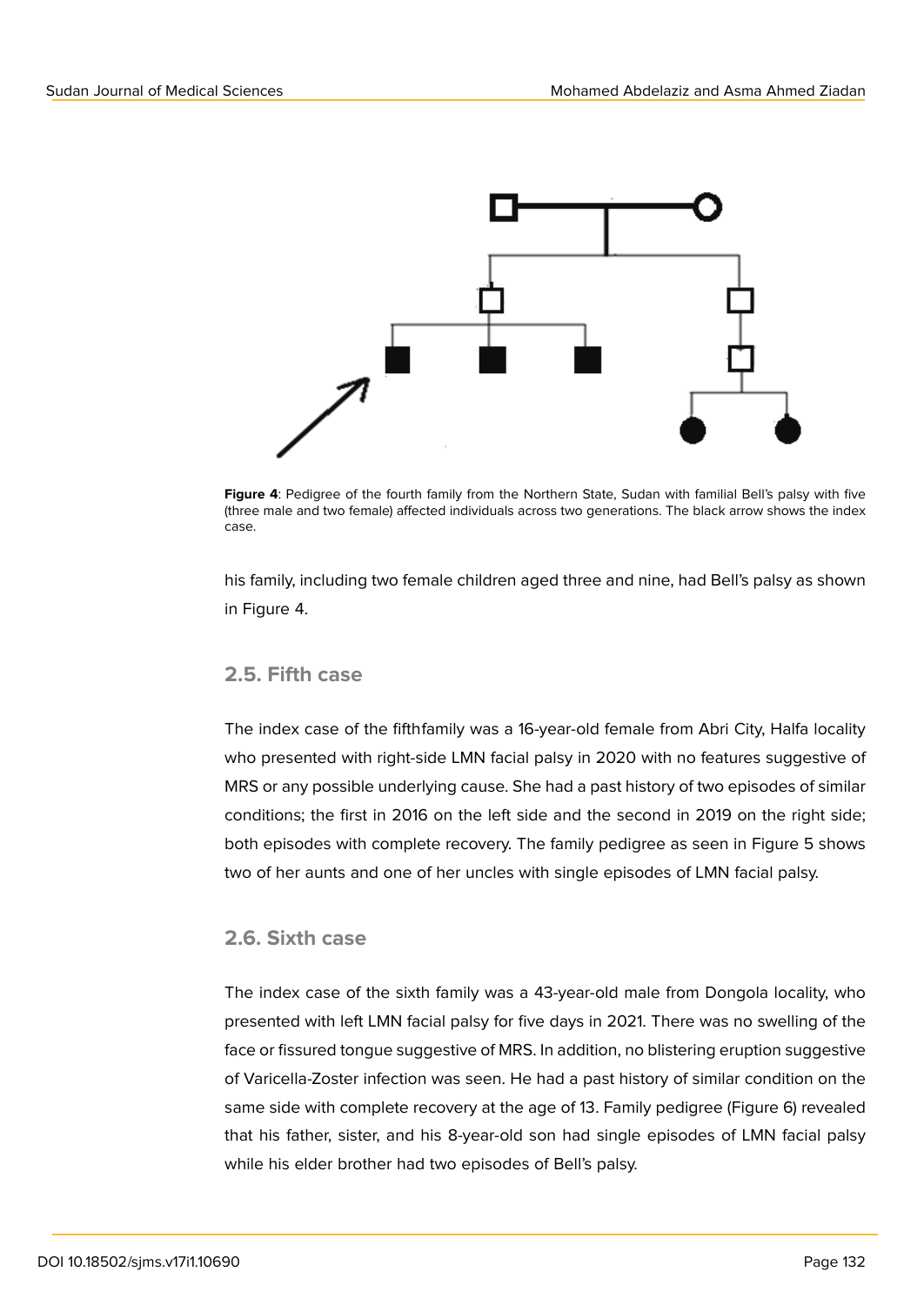

**Figure 5**: Pedigree of the fifth family from the Northern State, Sudan with familial Bell's palsy with four affected individuals (three female and one male) across two generations. The black arrow shows the index case. (*Note: The numbers inside the circles and rectangles indicate female or male family members in different generations and their subsequent generations unaffected by Bell's palsy.*)

## **3. Discussion**

Familial facial palsy is uncommon, with few case reports found in the literature [2, 8–10]. Although most case reports suggested an autosomal dominant inheritance with variable penetrance [8–10], the pedigree of the second family may indicate an autosomal recessive inheritance due to the increased number of cases after consanguineous marriage. All affected members of the first and third families had single episodes of BP. The index case and two other members of the second family had recurrent facial palsy whereas the other seven had a single episode of facial palsy. The index case of the fourth family had two episodes of BP whereas the others had single episodes of BP. The index case of the fifthfamily had three episodes whereas the other affected family members had single episodes of Bell's palsy. The index case of the sixthfamily and his elder brother each had two episodes of Bell's palsy. There is no link between the affected families as they come from different parts of the Northern State. Regarding the gender distribution, familial facial palsy affected only males in the first family; males more than females in the second, third, fourth, and sixth families; and females more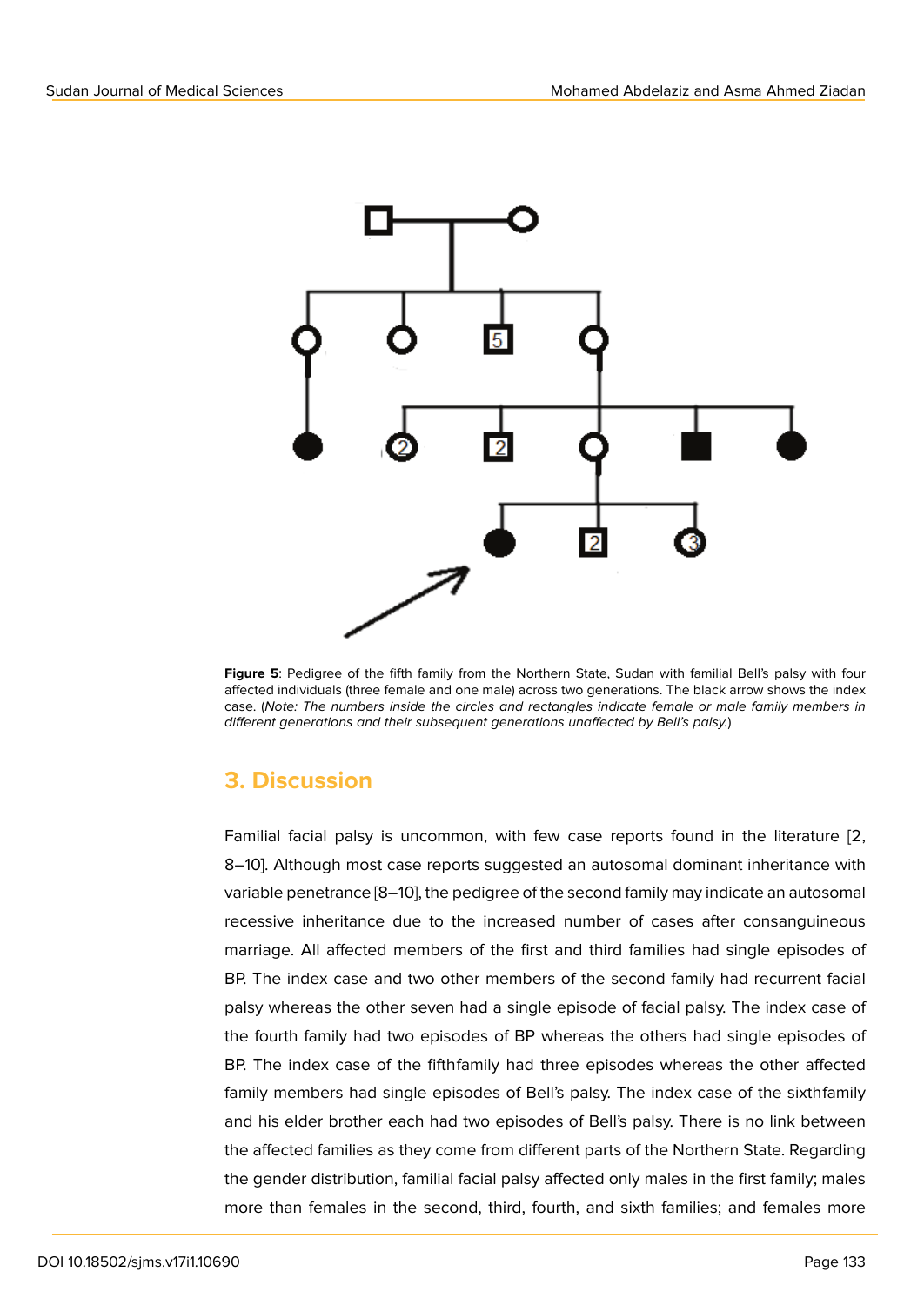

**Figure 6**: Pedigree of the sixth family from the Northern State, Sudan with familial Bell's palsy affecting five individuals (four male and one female) across three generations. The black arrow shows the index case. (*Note: The numbers inside the circles and rectangles indicate female and male family members in different generations and their subsequent generations who were unaffected by Bell's palsy.*)

than males in the fifth family. The index cases of the all six families and other family members with facial palsy who were examined revealed no clinical features suggestive of MRS.

Genetic testing is pertinent for these families to isolate the implicated genes. Our setup and facilities are capable of taking and processing samples of blood or saliva for genetic testing. Eight patients from three of the six families living in or around Dongola city, the capital of the Northern State, with easy access have agreed to perform genetic testing and are ready to give written informed consent for taking their blood or saliva sample for this purpose. Ethical approval to perform genetic testing can be obtained from the Ethics Committee of the State Ministry of Health. Interested individuals or organizations in the field of genetic studies can help us perform genetic testing for these family members.

The underlying cause of familial facial palsy is postulated to be either narrow facial canal, leading to easy compression of the facial nerve, or an autoimmune process involving the nerve [10]. Treatment details of most patients were not known but some of them received oral prednisolone and physiotherapy. Clinical practice guidelines strongly recommend initiation of steroids within 72 hr of the onset of facial palsy as well as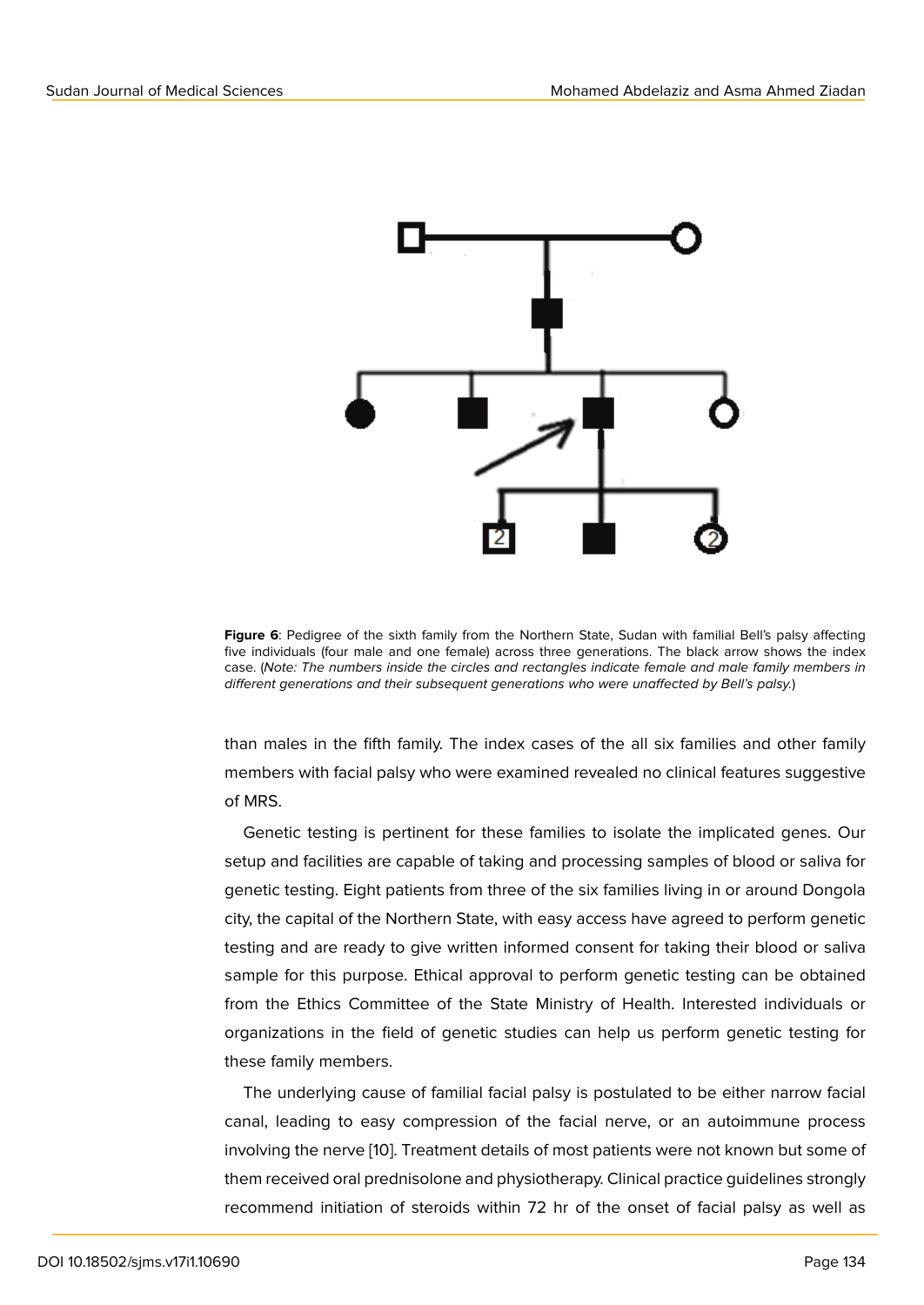implementing eye care for those with impaired eye closure [11]. The role of physiotherapy is controversial; many methods were adopted including thermotherapy, electrotherapy, massage and facial exercise with variable outcomes and some with complications [12]. Some clinical practice guidelines recommend against phy[sio](#page-8-2)therapy [11]. Many grading systems were adopted for evaluation of facial nerve function and assessment of severity and response to treatment of facial paralysis [13].

### **4. Conclusion and Recommen[da](#page-9-0)tions**

In the six families reported here; 2, 10, 8, 5, 4, and 5 family members, respectively, were affected across different generations presenting with either a single episode or recurrent attacks of Bell's palsy. There are a few case reports in the literature with no previous reports from Sudan. Further genetic studies are highly recommended to determine the associated genes. We also stress upon the importance of family history in patients with facial palsy.

### **Acknowledgements**

The authors would like to thank all the index cases and other members of the six reported families for their consent as well for sharing the detailed history about the disease in their family members.

### **Ethical Considerations**

Informed consent was obtained from the index cases and the parents of the index case of the fifth family. Any information indicating the identity of the participant such as name, mobile number, or identity documents were excluded for confidentiality purposes.

### **Competing Interests**

None.

## **Availability of Data and Material**

All relevant data of this study are available to any interested researchers upon reasonable request to the corresponding author.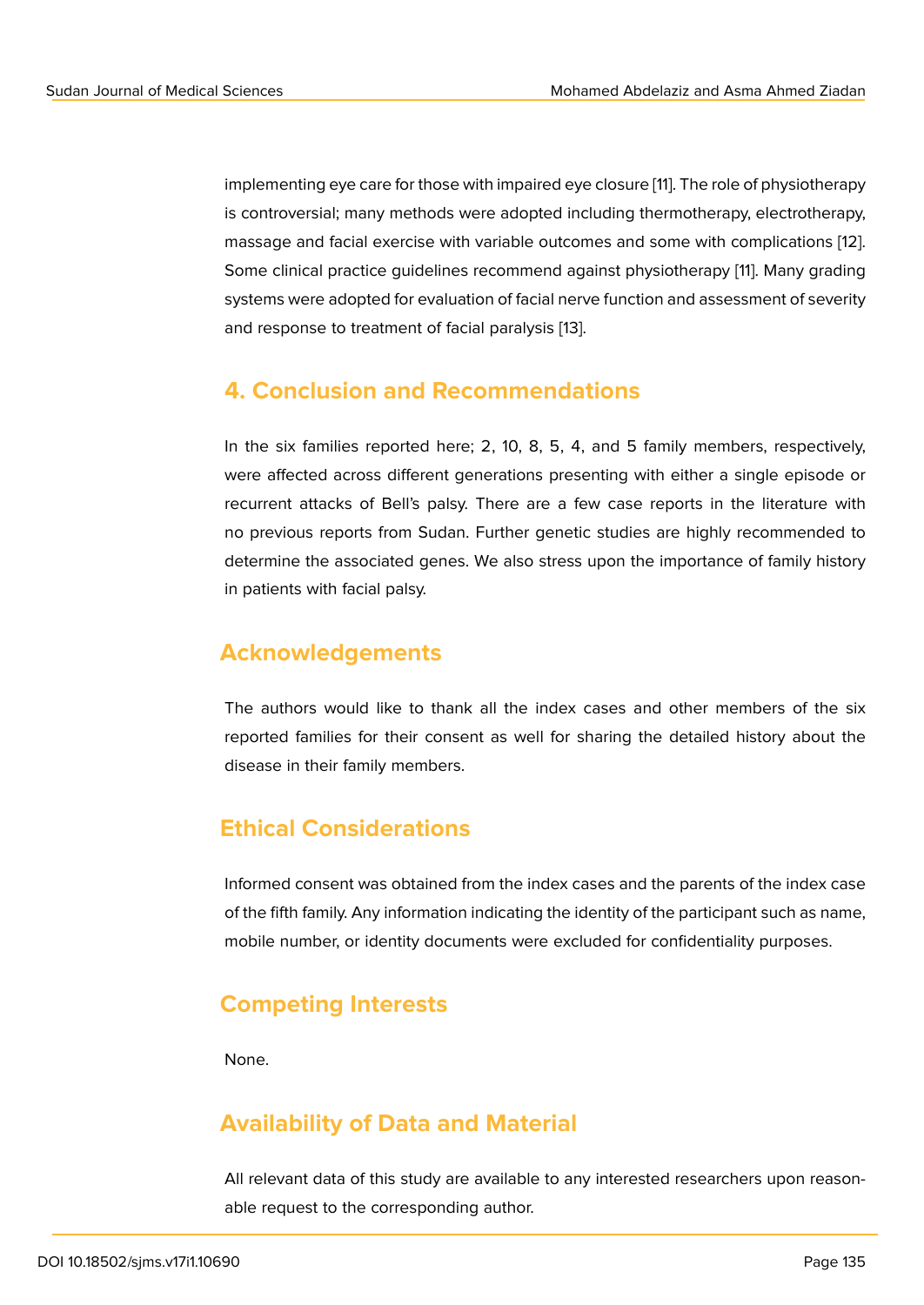### **Funding**

None.

### **References**

- [1] Gilden, D. H. (2004). Clinical practice. Bell's palsy. *New England Journal of Medicine*, vol. 351, no. 13, pp. 1323–1331.
- <span id="page-8-0"></span>[2] Kubik, M., Robles, L., and Kung, D. (2012). Familial Bell's Palsy: a case report and literature review. *Case Reports in Neurological Medicine*, vol. 2012, article 674981.
- <span id="page-8-1"></span>[3] Mehrjardi, M. Y. V., Maroofian, R., Kalantar, S., et al. (2017). A novel loss-of-function mutation in HOXB1 associated with autosomal recessive hereditary congenital facial palsy in a large Iranian family. *Journal of Molecular Syndromology*, vol. 8, no. 5, pp. 261–265*.*
- [4] National Organization for Rare Diseases. (n.d.). *Melkersson–Rosenthal syndrome*. Retrieved from https://rarediseases.org/rare-diseases/melkersson-rosenthalsyndrome/#:\$\sim\$:text=Melkersson%2DRosenthal%20syndrome%20(MRS),the% 20tongue%20(fissured%20tongue)
- [5] [Cancian, M., Giovannini, S., Angelini, A., et al. \(2019\). Melkersson–Rosenthal](https://rarediseases.org/rare-diseases/melkersson-rosenthal-syndrome/#:$\sim $:text=Melkersson%2DRosenthal%20syndrome%20(MRS),the%20tongue%20(fissured%20tongue)) [syndrome: a case report of a rare dis](https://rarediseases.org/rare-diseases/melkersson-rosenthal-syndrome/#:$\sim $:text=Melkersson%2DRosenthal%20syndrome%20(MRS),the%20tongue%20(fissured%20tongue))ease with overlapping features. *Allergy, Asthma & Clinical Immunology*, vol. 15, p. 1.
- [6] Abbas, K. E. and Prabhu, S. R. (1981) Bell's palsy among Sudanese children report of 7 cases and review of literature. *Journal of Oral Medicine*, vol. 36, no. 4, pp. 111–113.
- [7] Mustafa, A. H. K. and Sulaiman, A. M. (2018). The epidemiology and management of Bell's Palsy in Sudan. *Open Dentistry Journal*, vol. 12, pp. 827–836.
- [8] Gronhoj Larsen, C., Gyldenlove, M., Jonch, A. E., et al. (2015). A three-generation family with idiopathic facial palsy suggesting an autosomal dominant inheritance with high penetrance. *Case Reports in Otolaryngology*, vol. 2015, article 683938.
- [9] Parastatidou, S., Karakaidos, D., Kafalidis, G., et al. (2017). P124 Familial bell's palsy with recurrency. *Archives of Disease in Childhood*, vol. 102, no. 2, p. A82.
- [10] Quin, D., Ouyang, Z., and Luo, W. (2009). Familial recurrent Bell's Palsy. *Neurology India*, vol. 57, no. 6, pp. 783–784.
- <span id="page-8-2"></span>[11] Baugh, R. F., Basura, G. J., Ishii, L. E., et al. (2013). Clinical practice guideline: Bell's Palsy. *Otolaryngology–Head and Neck Surgery*, vol. 149, no. 3, pp. S1–S27.